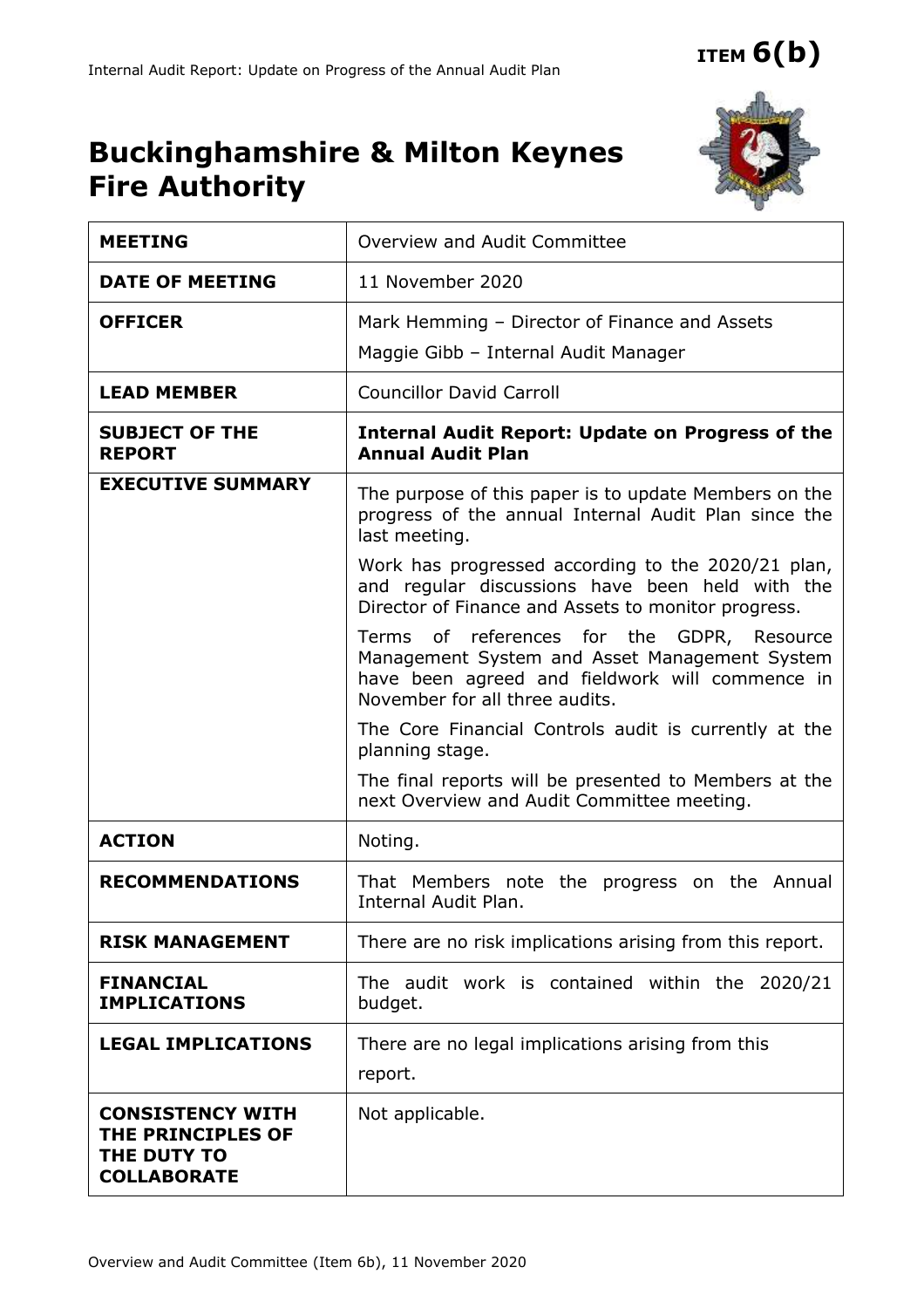| <b>HEALTH AND SAFETY</b>                                   | There are no health and safety implications arising<br>from this report.                                                                                 |  |  |
|------------------------------------------------------------|----------------------------------------------------------------------------------------------------------------------------------------------------------|--|--|
| <b>EQUALITY AND</b><br><b>DIVERSITY</b>                    | There are no equality and diversity implications arising<br>from this report.                                                                            |  |  |
| <b>USE OF RESOURCES</b>                                    | Communication and progress monitoring<br>All audits, follow up reports and further updates will be<br>submitted to SMB and Overview and Audit Committee. |  |  |
| <b>PROVENANCE SECTION</b><br>&<br><b>BACKGROUND PAPERS</b> | Internal Audit Plans 2020/21<br>Internal Audit reports taken to Overview and Audit<br>Committee                                                          |  |  |
| <b>APPENDICES</b>                                          | Appendix A - Progress against 2020/21 Internal Audit<br>Plan                                                                                             |  |  |
| <b>TIME REQUIRED</b>                                       | 10 minutes                                                                                                                                               |  |  |
| <b>REPORT ORIGINATOR</b><br><b>AND CONTACT</b>             | Maggie Gibb - Internal Audit Manager<br>Maggie.Gibb@buckinghamshire.gov.uk<br>01296 387327                                                               |  |  |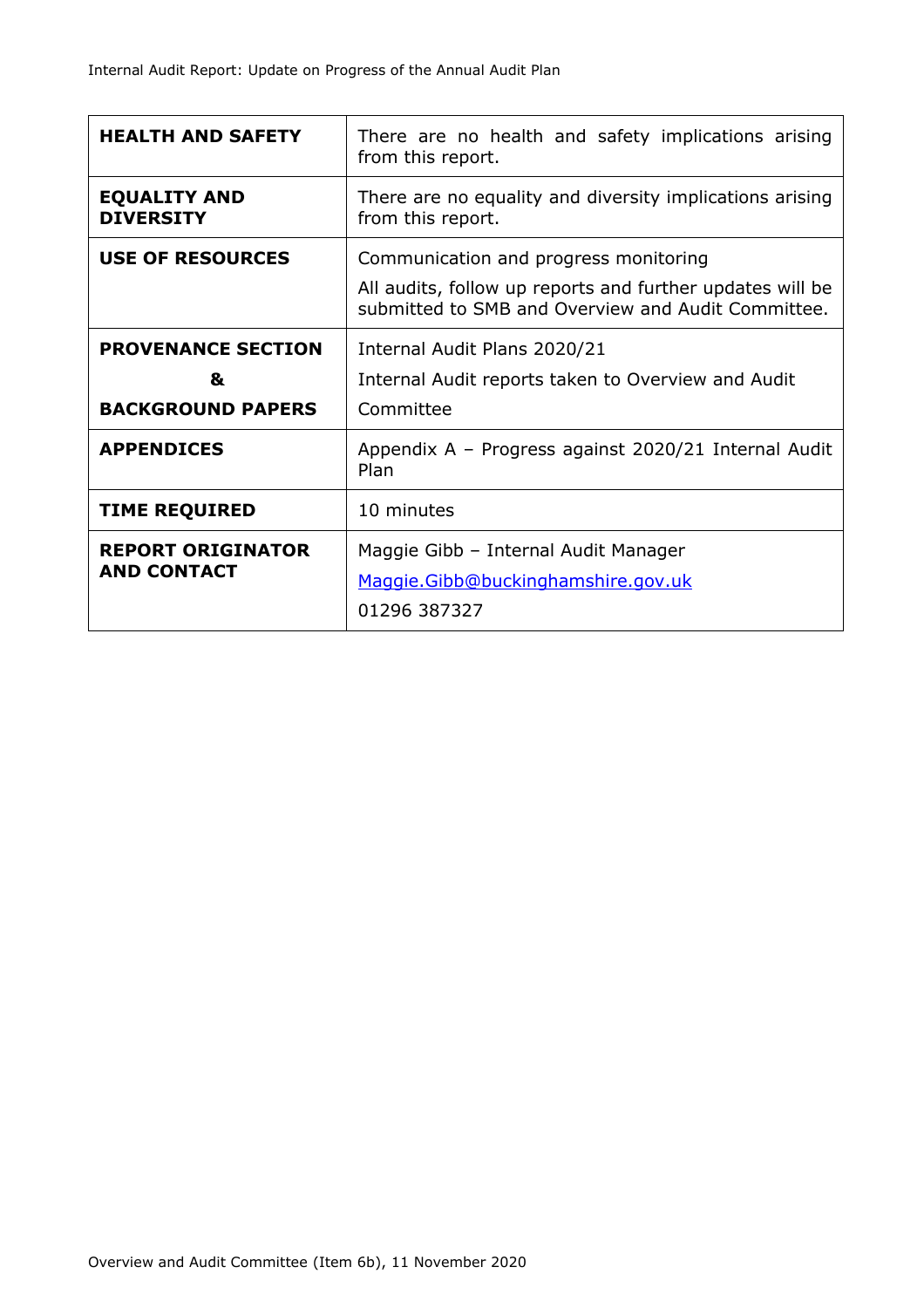## **Appendix A – Progress against the 2020/21 Internal Audit Plan**

| <b>Auditable</b><br><b>Area</b>                       | <b>Key Audit Objectives</b>                                                                                                                                                                                                                                                                                                                                                                                                                                                                                                                        | <b>Day</b><br><b>Budget</b><br>(Timing) | <b>Status/ Comments</b>                                                     |
|-------------------------------------------------------|----------------------------------------------------------------------------------------------------------------------------------------------------------------------------------------------------------------------------------------------------------------------------------------------------------------------------------------------------------------------------------------------------------------------------------------------------------------------------------------------------------------------------------------------------|-----------------------------------------|-----------------------------------------------------------------------------|
| <b>Core</b><br><b>Financial</b><br><b>Controls</b>    | To fulfil our statutory responsibilities, we will undertake work to provide assurance over<br>key controls within the financial governance framework. Key systems that will be tested<br>include:<br><b>Financial Control/Monitoring</b><br>Procure to Pay<br>$\bullet$<br>Payroll & Pensions<br><b>Debtors</b><br>$\bullet$<br>Capital<br>$\bullet$<br><b>Financial Regulations</b><br><b>General Ledger</b><br>$\bullet$<br>Reconciliations<br><b>Treasury Management</b><br>This review will include a follow-up of the 2019/20 audit findings. | 40 days<br>$(Q3-4)$                     | Planning in progress                                                        |
| <b>GDPR</b>                                           | The objective of this audit is to ensure that the Fire Authority is compliant with the new<br>legislation. The audit will evaluate the mechanisms in place to ensure continued<br>compliance and identification on non-compliance to enable prompt and appropriate<br>rectification.                                                                                                                                                                                                                                                               | 10 days                                 | <b>Terms of Reference</b><br>agreed, fieldwork<br>commencing in<br>November |
| <b>Asset</b><br><b>Management</b><br><b>System</b>    | The objective of this audit is to provide assurance that there are adequate and effective<br>controls over the recording and management of assets. This will include disposal of<br>assets.                                                                                                                                                                                                                                                                                                                                                        | 10 days                                 | <b>Terms of Reference</b><br>agreed, fieldwork<br>commencing in<br>November |
| <b>Resource</b><br><b>Management</b><br><b>System</b> | This is an application (IT) audit of the new Resource Management System. The audit<br>will consider key controls, including system security access protocols.                                                                                                                                                                                                                                                                                                                                                                                      | 10 days                                 | <b>Terms of Reference</b><br>agreed, fieldwork<br>commencing in<br>November |